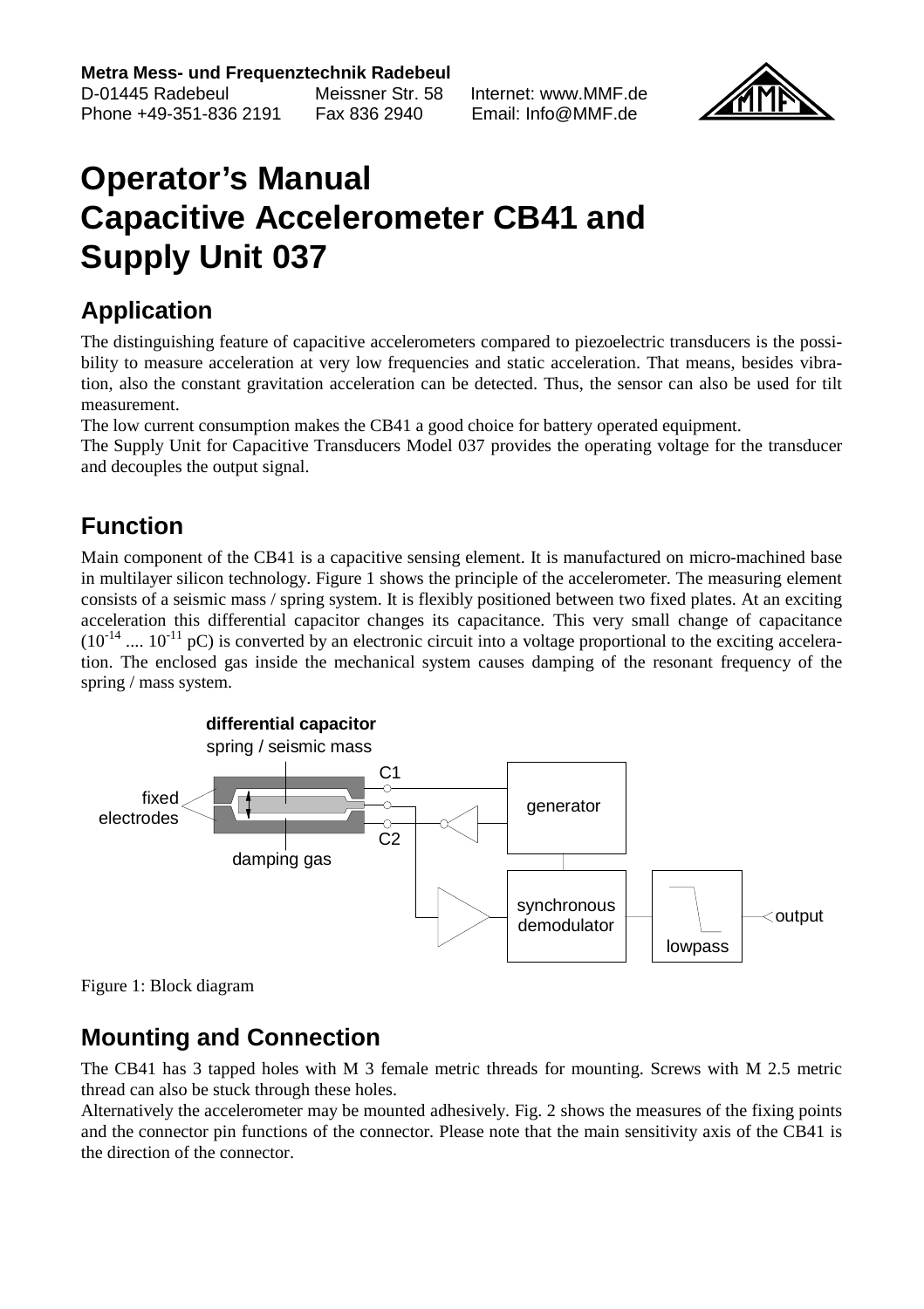

Figure 2: Dimensions and socket pin configuration

Because of its internal stabilization the supply voltage at pin 3 may vary over a wide range. However, the supply voltage should have low ripple and noise components. When measuring the output voltage between pin 2 and pin 1 (ground), it has added an offset voltage of 2 V and is therefore always positive. Thus, the sensors output swings around the 2 V offset.

The easiest way to connect the CB41 to standard measuring equipment is the Supply Unit Model 037, described below.

For a simple function control of the accelerometer you may measure the constant gravitational acceleration  $(1 \text{ g} = 9.81 \text{ ms}^{-2})$ . Positioned with the connector facing to the ground the accelerometer delivers an output voltage for 1 g, as given in the data sheet. Positioned with the connector upwards, the output voltage is proportional to  $-1$  g. Putting the sensor with its base on a flat surface you will measure 0 g.

**Warning:** One of the outstanding characteristics of the CB41 is its high resistance against mechanical shocks. Nevertheless, it is recommended to handle the accelerometer carefully. Particularly during transport and mounting it is important to avoid impacts of the accelerometer to hard surfaces. In such cases an acceleration of several 1000 g may occur, which may damage the micro-machined spring-mass system.

**Notice:** The sensor case is not connected to ground. In some applications electromagnetic fields may influence the output signal. In this case an external ground connection of the case is recommended.

#### **Tilt Measurement Using the CB41**

The possibility to measure static acceleration allows the use of the CB41 as sensor for tilt angles. Fig. 3 illustrates the principle function.



Figure 3: Tilt measurement using the CB41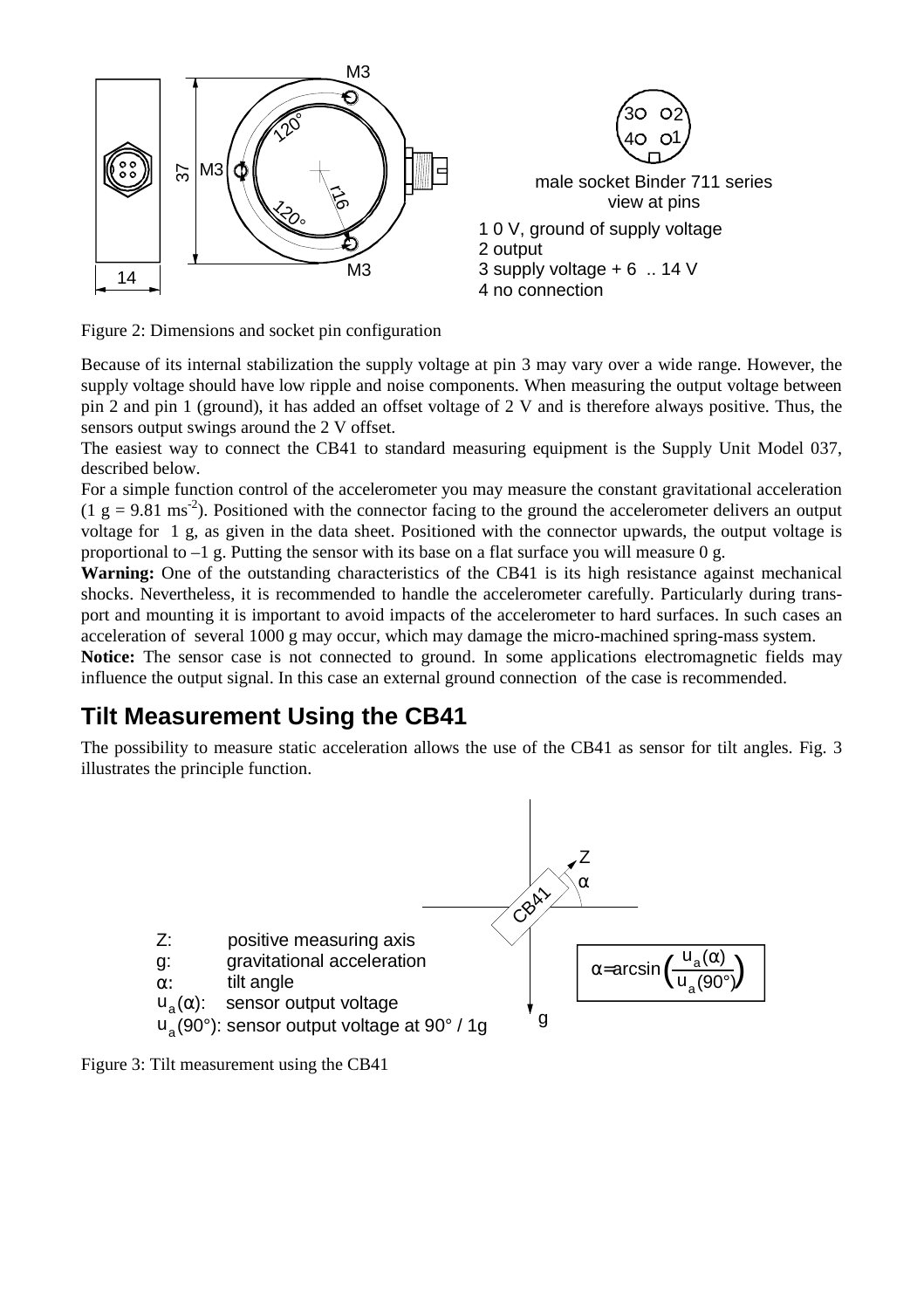The accuracy of the tilt angle measurement depends on the following parameters:

- Noise: The inherent random noise of the sensor decides on the resolution of tilt angle measurement. Filtering the measuring signal by means of an external lowpass filter will reduce the noise and so improve the resolution of tilt angle measurement. With a lowpass filter of 10 Hz the tilt angle resolution amounts to 0.5° with the CB41
- Transverse sensitivity: It causes a deviation of the tilt angle of maximum  $\pm 3^{\circ}$ . This can be compensated mechanically.
- Offset error of the output signal: Can be adjusted electrically.
- Nonlinearity:  $< 0.4\%$  from the measured tilt angle.

#### **Supply Unit Model 037**

The Supply Unit 037 is intended for Metra´s capacitive accelerometers. It supplies the operating voltage for the sensor circuit. This voltage comes from an internal 9V block battery Type IEC 6F22 with about 20 h operational life or from an external DC power supply, for instance the included mains plug adapter. Figure 4 shows the connectors and controls of the instrument.

Using an external supply voltage, the internal battery will be disconnected from the accelerometer automatically. The center contact of the circular power supply socket (according to DIN 45323) is connected to the positive supply voltage.

To increase battery life it is recommended to move the slide switch into "OFF" position as long as the connected accelerometer is not in use. If no accelerometer is connected the battery will not be discharged, independent of the position of the switch.

The middle position of the slide switch has no function with the CB41.

In position "1.5 V" the output signal oscillates with a maximum modulation of  $\pm$  1.5 V around the offset voltage of 2 V, that means, the output voltage changes from 0.5 V to 3.5 V.

The minus pole of the operating voltage is connected with the screen of the output socket.



Figure 4: Supply Unit 037